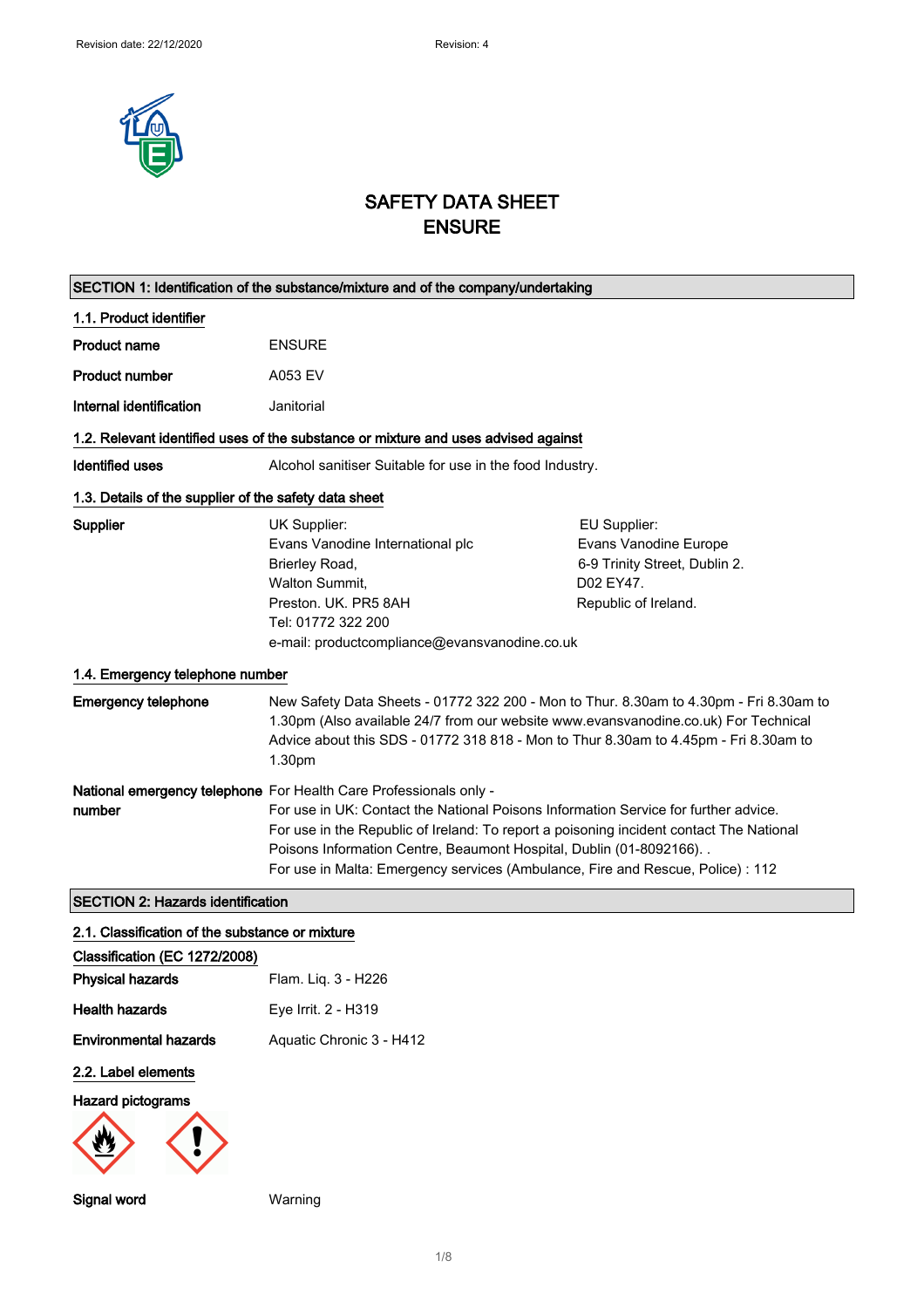| <b>Hazard statements</b>        | H226 Flammable liquid and vapour.<br>H319 Causes serious eye irritation.<br>H412 Harmful to aquatic life with long lasting effects.                                                                                                                                                                                                                                                                                                                                                                                                                                                                                                                                                                                                                          |
|---------------------------------|--------------------------------------------------------------------------------------------------------------------------------------------------------------------------------------------------------------------------------------------------------------------------------------------------------------------------------------------------------------------------------------------------------------------------------------------------------------------------------------------------------------------------------------------------------------------------------------------------------------------------------------------------------------------------------------------------------------------------------------------------------------|
| <b>Precautionary statements</b> | P <sub>102</sub> Keep out of reach of children.<br>P280 Wear eye protection.<br>P210 Keep away from heat, hot surfaces, sparks, open flames and other ignition sources. No<br>smoking.<br>P233 Keep container tightly closed.<br>P301 IF SWALLOWED:<br>P313 Get medical advice/attention.<br>P305+P351+P338 IF IN EYES: Rinse cautiously with water for several minutes. Remove<br>contact lenses, if present and easy to do. Continue rinsing.<br>P337+P313 If eye irritation persists: Get medical advice/attention.<br>P370+P378 In case of fire: Use foam, carbon dioxide, dry powder or water fog to extinguish.<br>P403+P235 Store in a well-ventilated place. Keep cool.<br>P501 Dispose of contents/ container in accordance with local regulations. |
| Contains                        | PROPAN-2-OL                                                                                                                                                                                                                                                                                                                                                                                                                                                                                                                                                                                                                                                                                                                                                  |

### 2.3. Other hazards

This product does not contain any substances classified as PBT or vPvB.

| SECTION 3: Composition/information on ingredients         |                      |                                                      |
|-----------------------------------------------------------|----------------------|------------------------------------------------------|
| 3.2. Mixtures                                             |                      |                                                      |
| PROPAN-2-OL                                               |                      | 15-20%                                               |
| CAS number: 67-63-0                                       | EC number: 200-661-7 | REACH registration number: 01-<br>2119457558-25-xxxx |
| Classification                                            |                      |                                                      |
| Flam. Liq. 2 - H225                                       |                      |                                                      |
| Eye Irrit. 2 - H319                                       |                      |                                                      |
| STOT SE 3 - H336                                          |                      |                                                      |
| N-(3-AMINOPROPYL)-N-DODECYLPROPANE-1,3-<br><b>DIAMINE</b> |                      | < 0.1%                                               |
| CAS number: 2372-82-9                                     | EC number: 219-145-8 |                                                      |
| M factor (Chronic) = $10$                                 |                      |                                                      |
| Classification                                            |                      |                                                      |
| Acute Tox. 3 - H301                                       |                      |                                                      |
| Skin Corr. 1B - H314                                      |                      |                                                      |
| Eye Dam. 1 - H318                                         |                      |                                                      |
| <b>STOT RE 2 - H373</b>                                   |                      |                                                      |
| Aquatic Chronic 1 - H410                                  |                      |                                                      |

The Full Text for all R-Phrases and Hazard Statements are Displayed in Section 16.

### SECTION 4: First aid measures

### 4.1. Description of first aid measures

Inhalation If spray/mist has been inhaled, proceed as follows. Move affected person to fresh air and keep warm and at rest in a position comfortable for breathing.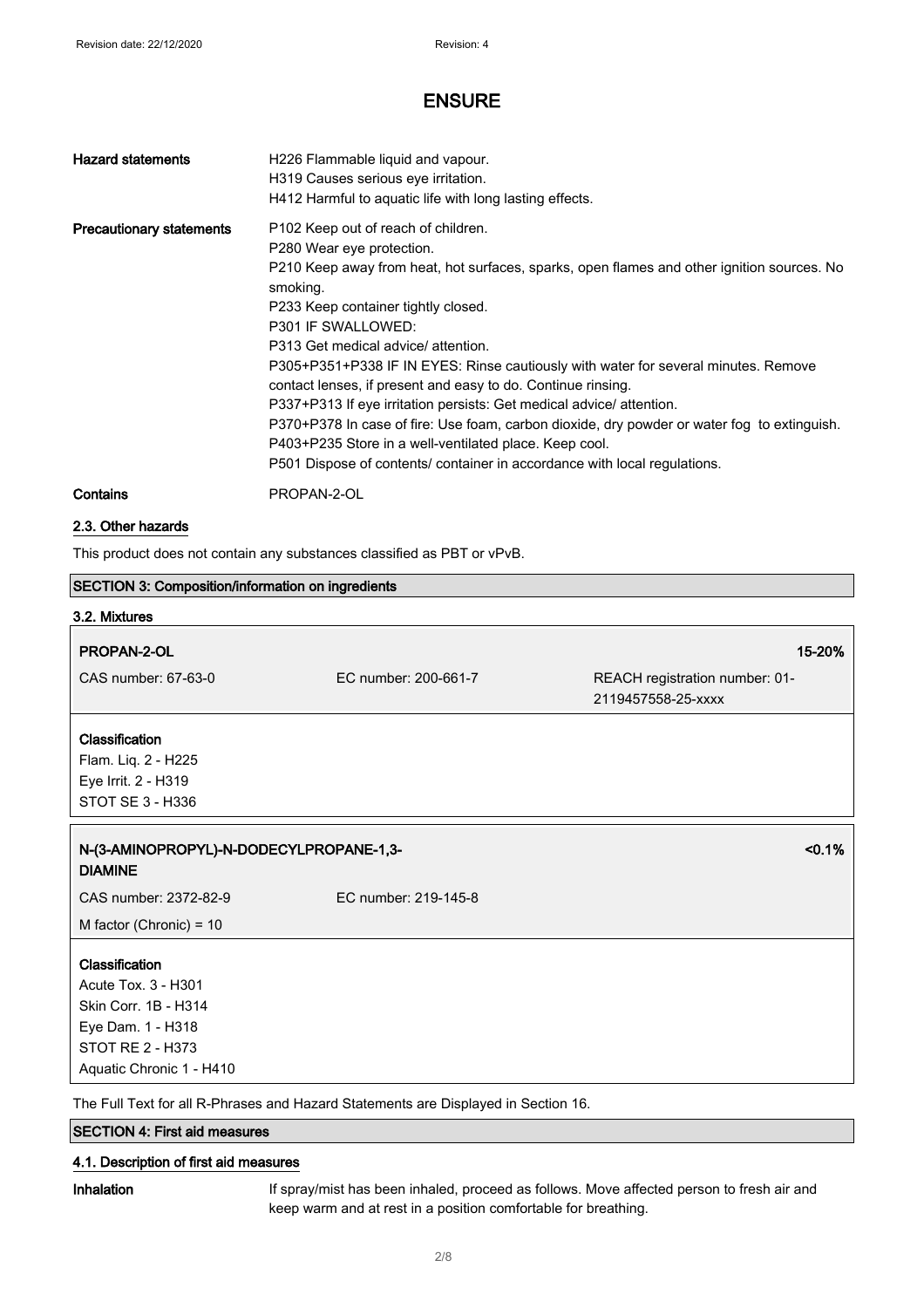| Ingestion                                                  | Do not induce vomiting. Give plenty of water to drink. Get medical attention if any discomfort<br>continues.                                                                                                                                 |
|------------------------------------------------------------|----------------------------------------------------------------------------------------------------------------------------------------------------------------------------------------------------------------------------------------------|
| Skin contact                                               | Wash with plenty of water.                                                                                                                                                                                                                   |
| Eye contact                                                | Rinse immediately with plenty of water. Remove any contact lenses and open eyelids wide<br>apart. Continue to rinse for at least 15 minutes. Get medical attention if any discomfort<br>continues.                                           |
|                                                            | 4.2. Most important symptoms and effects, both acute and delayed                                                                                                                                                                             |
| <b>General information</b>                                 | The severity of the symptoms described will vary dependent on the concentration and the<br>length of exposure.                                                                                                                               |
| Inhalation                                                 | No specific symptoms known.                                                                                                                                                                                                                  |
| Ingestion                                                  | No specific symptoms known. But - May cause discomfort if swallowed.                                                                                                                                                                         |
| <b>Skin contact</b>                                        | No specific symptoms known. But prolonged or excessively repeated skin contact could lead<br>to removal of natural oils from skin.                                                                                                           |
| Eye contact                                                | May cause temporary eye irritation. Prolonged contact may cause redness and/or tearing.                                                                                                                                                      |
|                                                            | 4.3. Indication of any immediate medical attention and special treatment needed                                                                                                                                                              |
| Notes for the doctor                                       | Treat symptomatically.                                                                                                                                                                                                                       |
| <b>SECTION 5: Firefighting measures</b>                    |                                                                                                                                                                                                                                              |
| 5.1. Extinguishing media                                   |                                                                                                                                                                                                                                              |
| Suitable extinguishing media                               | Extinguish with the following media: Extinguish with foam, carbon dioxide, dry powder or<br>water fog.                                                                                                                                       |
| 5.2. Special hazards arising from the substance or mixture |                                                                                                                                                                                                                                              |
| Specific hazards                                           | Thermal decomposition or combustion products may include the following substances:<br>Irritating gases or vapours. May explode when heated or when exposed to flames or sparks.                                                              |
| 5.3. Advice for firefighters                               |                                                                                                                                                                                                                                              |
| Special protective equipment<br>for firefighters           | Keep containers cool by spraying with water to reduce explosion risks. Wear positive-pressure<br>self-contained breathing apparatus (SCBA) and appropriate protective clothing.                                                              |
| <b>SECTION 6: Accidental release measures</b>              |                                                                                                                                                                                                                                              |
|                                                            | 6.1. Personal precautions, protective equipment and emergency procedures                                                                                                                                                                     |
| <b>Personal precautions</b>                                | No smoking, sparks, flames or other sources of ignition near spillage. Avoid contact with eyes.                                                                                                                                              |
| 6.2. Environmental precautions                             |                                                                                                                                                                                                                                              |
| <b>Environmental precautions</b>                           | Spillages or uncontrolled discharges into watercourses must be reported immediately to the<br>Environmental Agency or other appropriate regulatory body.                                                                                     |
| 6.3. Methods and material for containment and cleaning up  |                                                                                                                                                                                                                                              |
| Methods for cleaning up                                    | Small Spillages: Flush away spillage with plenty of water. Large Spillages: Contain and<br>absorb spillage with sand, earth or other non-combustible material. Collect and place in<br>suitable waste disposal containers and seal securely. |
| 6.4. Reference to other sections                           |                                                                                                                                                                                                                                              |
| Reference to other sections                                | For personal protection, see Section 8.                                                                                                                                                                                                      |
| <b>SECTION 7: Handling and storage</b>                     |                                                                                                                                                                                                                                              |
| 7.1. Precautions for safe handling                         |                                                                                                                                                                                                                                              |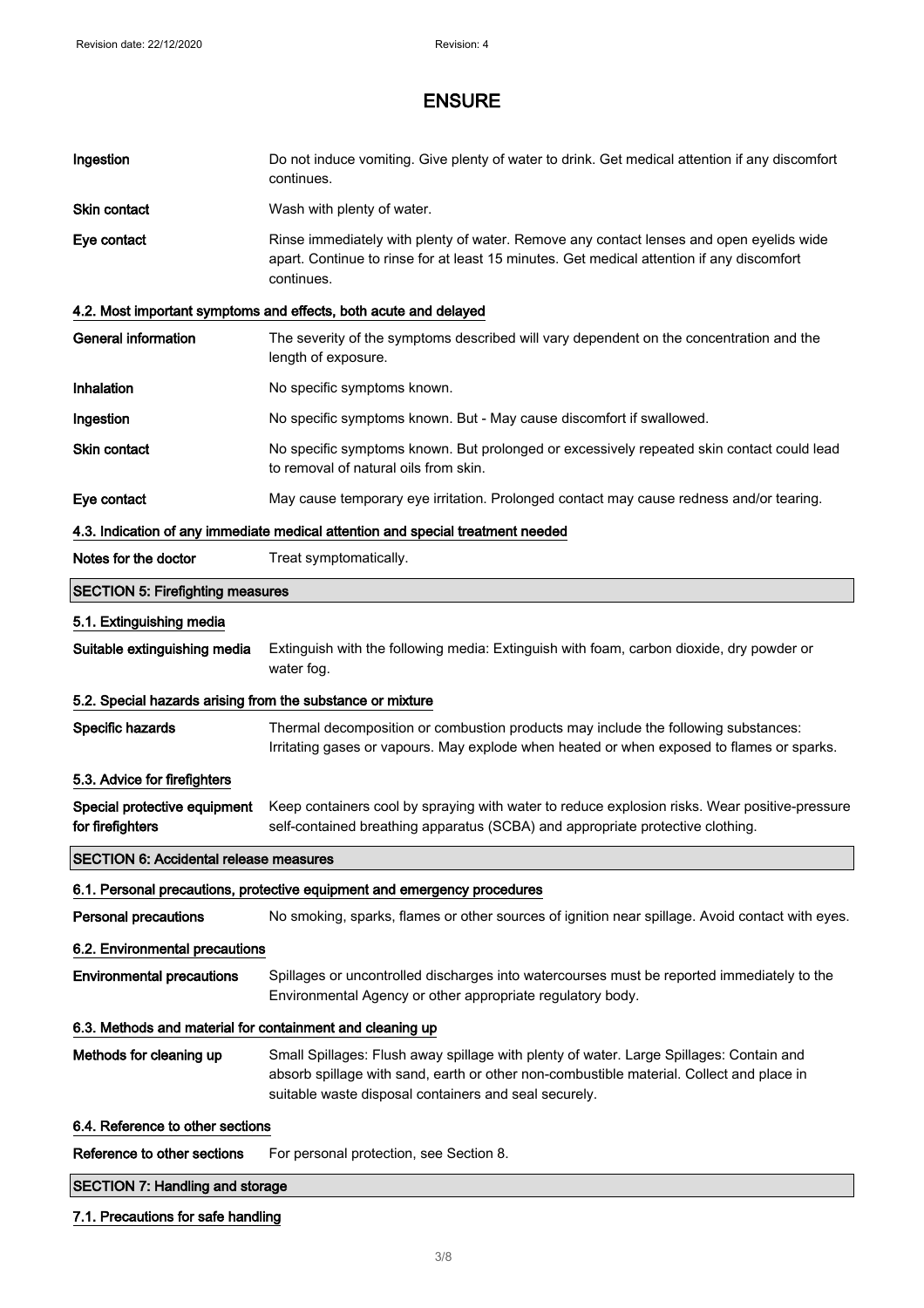| Usage precautions                                                 | Eliminate all sources of ignition. Avoid contact with eyes.             |
|-------------------------------------------------------------------|-------------------------------------------------------------------------|
| 7.2. Conditions for safe storage, including any incompatibilities |                                                                         |
| Storage precautions                                               | Keep away from heat, sparks and open flame.                             |
| 7.3. Specific end use(s)                                          |                                                                         |
| Specific end use(s)                                               | The identified uses for this product are detailed in Section 1.2.       |
| Usage description                                                 | See Product Information Sheet & Label for detailed use of this product. |
| <b>SECTION 8: Exposure controls/Personal protection</b>           |                                                                         |

## 8.1. Control parameters

### Occupational exposure limits

#### PROPAN-2-OL

Long-term exposure limit (8-hour TWA): WEL 400 ppm 999 mg/m<sup>3</sup> Short-term exposure limit (15-minute): WEL 500 ppm 1250 mg/m<sup>3</sup> WEL = Workplace Exposure Limit.

### 8.2. Exposure controls

#### Protective equipment



| <b>Respiratory protection</b>       | Respiratory protection not required.                                                                                         |
|-------------------------------------|------------------------------------------------------------------------------------------------------------------------------|
| Other skin and body<br>protection   | None required.                                                                                                               |
| Hand protection                     | No specific hand protection noted, but protection for the skin is advisable to prevent removal<br>of natural oils from skin. |
| Eye/face protection                 | Eyewear complying with an approved standard should be worn if a risk assessment indicates<br>eye contact is possible.        |
| Appropriate engineering<br>controls | This product must not be handled in a confined space without adequate ventilation.                                           |
|                                     |                                                                                                                              |

### SECTION 9: Physical and chemical properties

#### 9.1. Information on basic physical and chemical properties

| Appearance             | Liquid.                          |
|------------------------|----------------------------------|
| Colour                 | Clear, Colourless.               |
| Odour                  | Alcoholic.                       |
| рH                     | pH (concentrated solution): 8.50 |
| Melting point          | -5 $^{\circ}$ C                  |
| Flash point            | $29^{\circ}$ C                   |
| Relative density       | $0.972 \text{ @ } 20^{\circ}$ C  |
| Solubility(ies)        | Soluble in water.                |
| 9.2. Other information |                                  |
| Other information      | None.                            |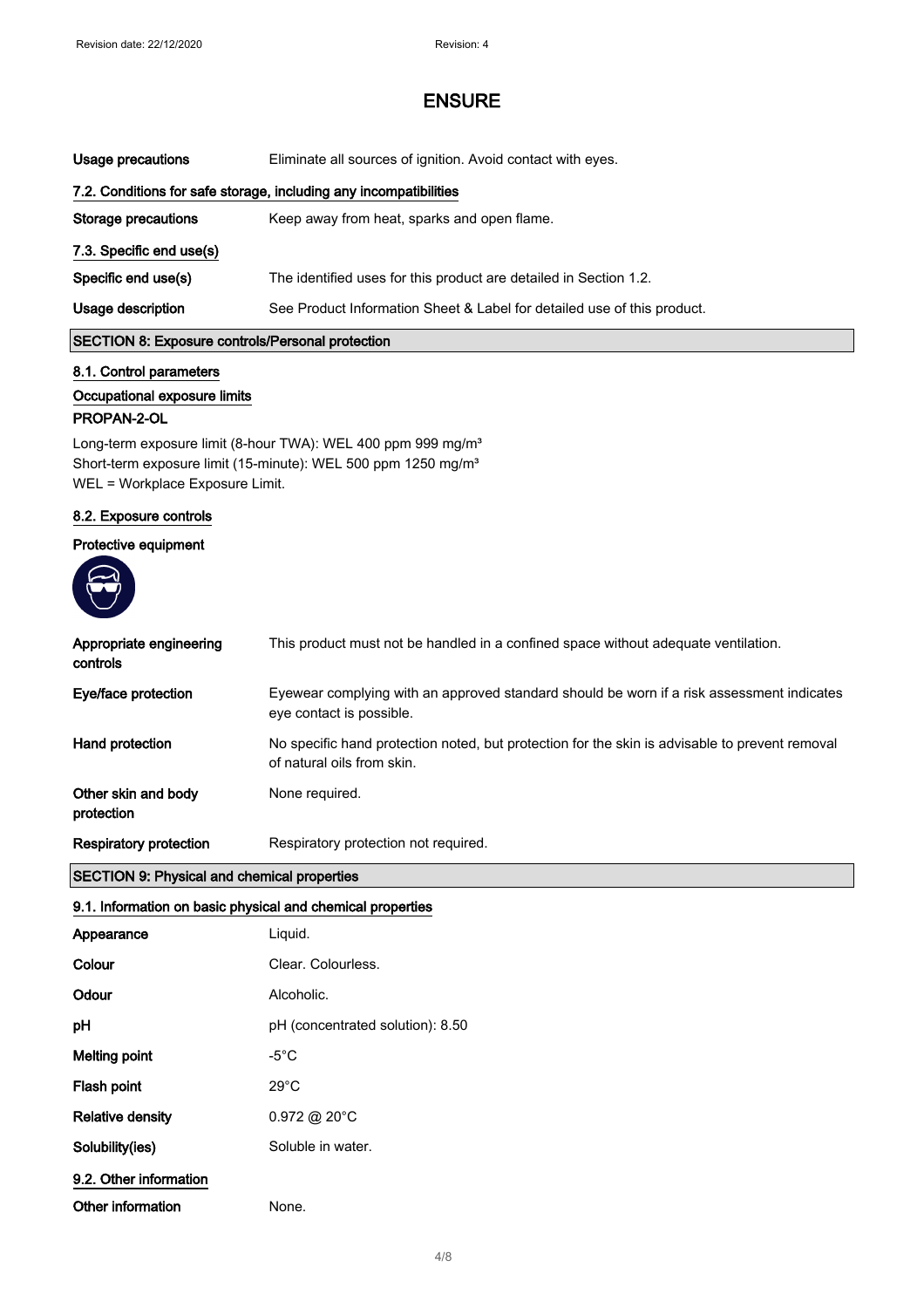| <b>SECTION 10: Stability and reactivity</b>  |                                                                                                                                                                                                                                                                                          |  |  |
|----------------------------------------------|------------------------------------------------------------------------------------------------------------------------------------------------------------------------------------------------------------------------------------------------------------------------------------------|--|--|
| 10.1. Reactivity                             |                                                                                                                                                                                                                                                                                          |  |  |
| Reactivity                                   | There are no known reactivity hazards associated with this product.                                                                                                                                                                                                                      |  |  |
| 10.2. Chemical stability                     |                                                                                                                                                                                                                                                                                          |  |  |
| <b>Stability</b>                             | No particular stability concerns.                                                                                                                                                                                                                                                        |  |  |
| 10.3. Possibility of hazardous reactions     |                                                                                                                                                                                                                                                                                          |  |  |
| Possibility of hazardous<br>reactions        | See sections 10.1, 10.4 & 10.5                                                                                                                                                                                                                                                           |  |  |
| 10.4. Conditions to avoid                    |                                                                                                                                                                                                                                                                                          |  |  |
| Conditions to avoid                          | Avoid heat, flames and other sources of ignition.                                                                                                                                                                                                                                        |  |  |
| 10.5. Incompatible materials                 |                                                                                                                                                                                                                                                                                          |  |  |
| Materials to avoid                           | No specific material or group of materials is likely to react with the product to produce a<br>hazardous situation.                                                                                                                                                                      |  |  |
| 10.6. Hazardous decomposition products       |                                                                                                                                                                                                                                                                                          |  |  |
| Hazardous decomposition<br>products          | No known hazardous decomposition products.                                                                                                                                                                                                                                               |  |  |
| <b>SECTION 11: Toxicological information</b> |                                                                                                                                                                                                                                                                                          |  |  |
|                                              | 11.1. Information on toxicological effects                                                                                                                                                                                                                                               |  |  |
| <b>Toxicological effects</b>                 | We have not carried out any animal testing for this product. Any ATE figures quoted below are<br>from Toxicity Classifications that have been carried out using ATE (Acute Toxicity Estimate)<br>Calculation Method using LD50 or ATE figures provided by the Raw Material Manufacturer. |  |  |
| Other health effects                         | Low oral toxicity, but ingestion may cause irritation of the gastro-intestinal tract.                                                                                                                                                                                                    |  |  |
| <b>SECTION 12: Ecological information</b>    |                                                                                                                                                                                                                                                                                          |  |  |
| Ecotoxicity                                  | Harmful to aquatic life with long lasting effects.                                                                                                                                                                                                                                       |  |  |
| 12.1. Toxicity                               |                                                                                                                                                                                                                                                                                          |  |  |
| <b>Toxicity</b>                              | We have not carried out any Aquatic testing, therefore we have no Aquatic Toxicity Data<br>specifically for this product. The Aquatic Toxicity Data, where provided by the raw material<br>manufacturer for ingredients with aquatic toxicity, can be made available on request.         |  |  |
| 12.2. Persistence and degradability          |                                                                                                                                                                                                                                                                                          |  |  |
|                                              | Persistence and degradability This product, at use dilutions, is readily broken down in biological effluent treatment plants.                                                                                                                                                            |  |  |
| 12.3. Bioaccumulative potential              |                                                                                                                                                                                                                                                                                          |  |  |
| <b>Bioaccumulative potential</b>             | The product does not contain any substances expected to be bioaccumulating.                                                                                                                                                                                                              |  |  |
| 12.4. Mobility in soil                       |                                                                                                                                                                                                                                                                                          |  |  |
| <b>Mobility</b>                              | Not known.                                                                                                                                                                                                                                                                               |  |  |
| 12.5. Results of PBT and vPvB assessment     |                                                                                                                                                                                                                                                                                          |  |  |
| Results of PBT and vPvB<br>assessment        | This product does not contain any substances classified as PBT or vPvB.                                                                                                                                                                                                                  |  |  |
| 12.6. Other adverse effects                  |                                                                                                                                                                                                                                                                                          |  |  |
| Other adverse effects                        | Not known.                                                                                                                                                                                                                                                                               |  |  |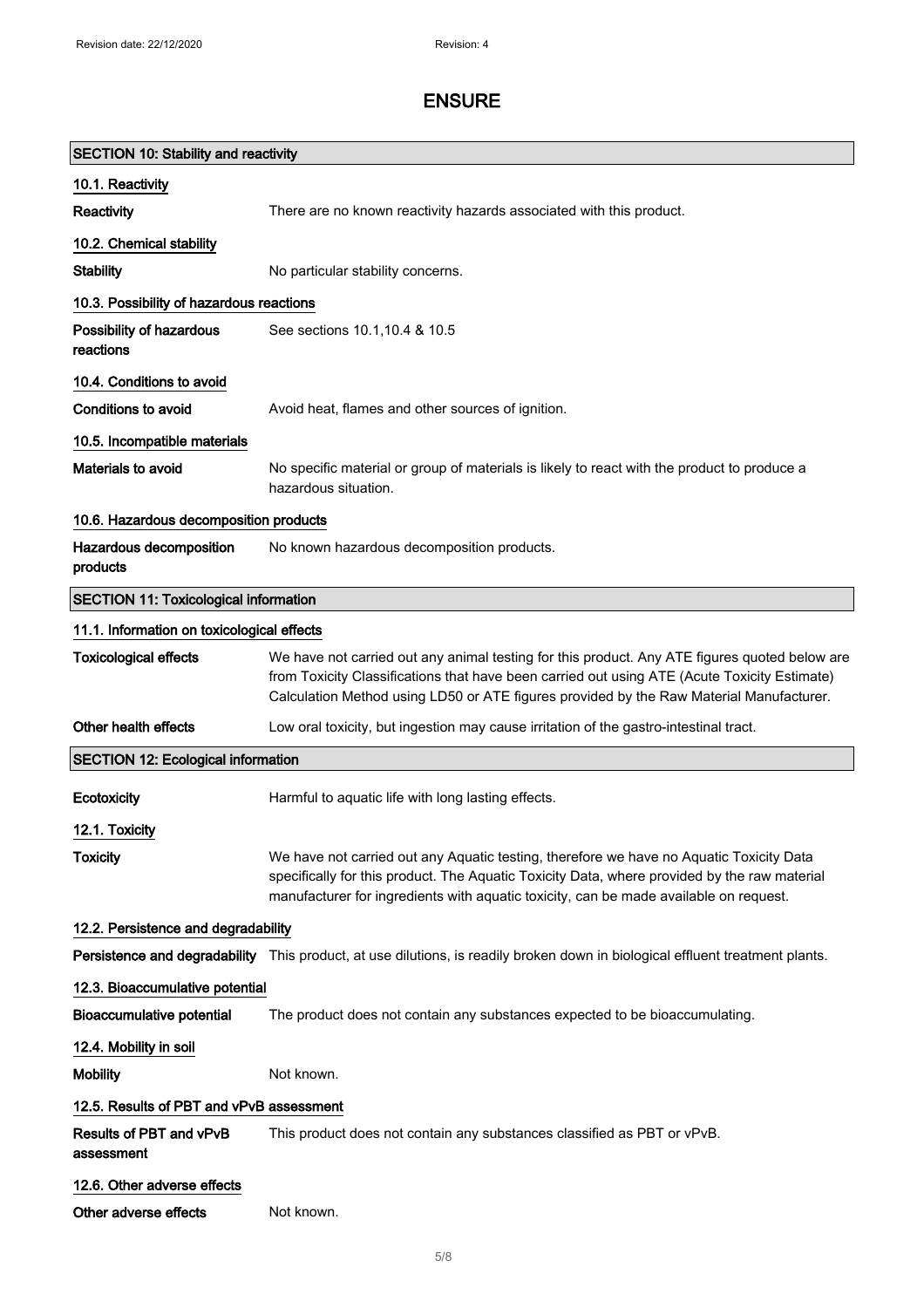| <b>SECTION 13: Disposal considerations</b>                  |                                                                                                                                                                                                                                           |  |
|-------------------------------------------------------------|-------------------------------------------------------------------------------------------------------------------------------------------------------------------------------------------------------------------------------------------|--|
| 13.1. Waste treatment methods                               |                                                                                                                                                                                                                                           |  |
| Disposal methods                                            | Small amounts (less than 5 Litres) of unwanted product may be flushed with water to sewer.<br>Larger volumes must be sent for disposal by approved waste contractor. Rinse out empty<br>container with water and consign to normal waste. |  |
| <b>SECTION 14: Transport information</b>                    |                                                                                                                                                                                                                                           |  |
| Road transport notes                                        | 750ml & 5L As supplied, this product is consigned under the Limited Quantities provisions.                                                                                                                                                |  |
| 14.1. UN number                                             |                                                                                                                                                                                                                                           |  |
| UN No. (ADR/RID)                                            | 1987                                                                                                                                                                                                                                      |  |
| UN No. (IMDG)                                               | 1987                                                                                                                                                                                                                                      |  |
| UN No. (ICAO)                                               | 1987                                                                                                                                                                                                                                      |  |
| 14.2. UN proper shipping name                               |                                                                                                                                                                                                                                           |  |
| Proper shipping name<br>(ADR/RID)                           | ALCOHOLS, N.O.S. (isopropanol)                                                                                                                                                                                                            |  |
|                                                             | Proper shipping name (IMDG) ALCOHOLS, N.O.S. (isopropanol)                                                                                                                                                                                |  |
|                                                             | Proper shipping name (ICAO) ALCOHOLS, N.O.S. (isopropanol)                                                                                                                                                                                |  |
| 14.3. Transport hazard class(es)                            |                                                                                                                                                                                                                                           |  |
| <b>ADR/RID class</b>                                        | Class 3: Flammable liquids.                                                                                                                                                                                                               |  |
| <b>ADR/RID label</b>                                        | 3                                                                                                                                                                                                                                         |  |
| <b>IMDG class</b>                                           | Class 3: Flammable liquids.                                                                                                                                                                                                               |  |
| ICAO class/division                                         | Class 3: Flammable liquids.                                                                                                                                                                                                               |  |
| <b>Transport labels</b><br>⋓                                |                                                                                                                                                                                                                                           |  |
| 14.4. Packing group                                         |                                                                                                                                                                                                                                           |  |
| ADR/RID packing group                                       | Ш                                                                                                                                                                                                                                         |  |
| <b>IMDG packing group</b>                                   | III                                                                                                                                                                                                                                       |  |
| ICAO packing group                                          | III                                                                                                                                                                                                                                       |  |
| 14.5. Environmental hazards                                 |                                                                                                                                                                                                                                           |  |
| Environmentally hazardous substance/marine pollutant<br>No. |                                                                                                                                                                                                                                           |  |
| 14.6. Special precautions for user                          |                                                                                                                                                                                                                                           |  |
| <b>EmS</b>                                                  | F-E, S-D                                                                                                                                                                                                                                  |  |
| <b>Tunnel restriction code</b>                              | (D/E)                                                                                                                                                                                                                                     |  |
|                                                             | 14.7. Transport in bulk according to Annex II of MARPOL and the IBC Code                                                                                                                                                                  |  |
| Annex II of MARPOL 73/78<br>and the IBC Code                | Transport in bulk according to Not relevant. for a packaged product.                                                                                                                                                                      |  |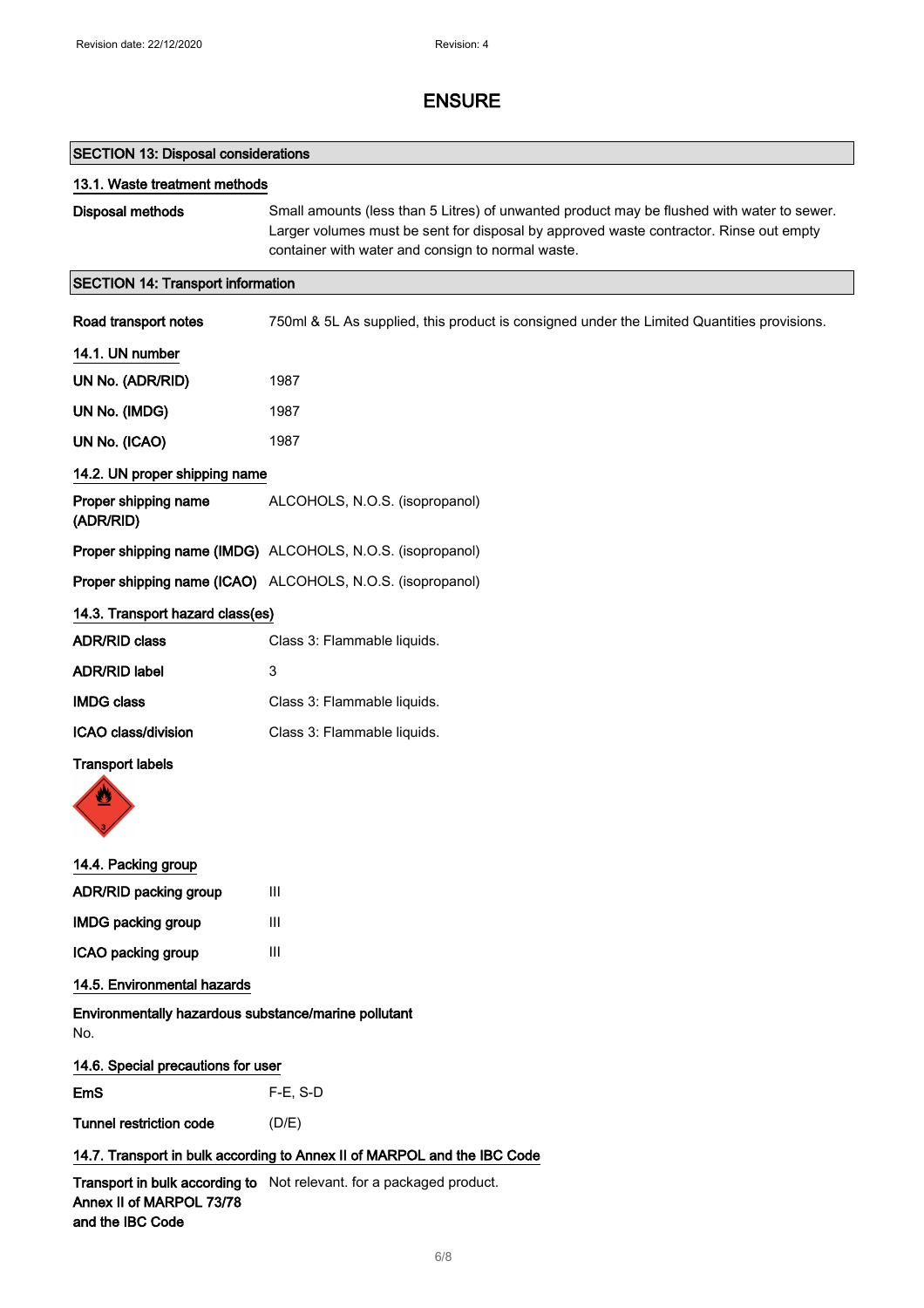### SECTION 15: Regulatory information

### 15.1. Safety, health and environmental regulations/legislation specific for the substance or mixture

| EU legislation | Safety Data Sheet prepared in accordance with EU Regulation: "REACH Commission<br>Regulation (EU) No 2015/830 (which amends Regulation (EC) No 453/2010 & 1907/2006)."<br>and UK Regulation: "SI 2020 No. 1577 - The REACH etc. (Amendment etc.) (EU Exit)<br>Regulations 2020.".                                                            |
|----------------|----------------------------------------------------------------------------------------------------------------------------------------------------------------------------------------------------------------------------------------------------------------------------------------------------------------------------------------------|
|                | The product is as classified under - EU GHS: CLP - "Regulation (EC) No 1272/2008<br>classification, labelling & packaging of substances & mixtures." and UK GHS: "SI 2020 No.<br>1567 - The Chemicals (Health and Safety) and Genetically Modified Organisms (Contained<br>Use) (Amendment etc.) (EU Exit) Regulations 2020.".               |
|                | Ingredients are listed with classification under - EU GHS: CLP - "Regulation (EC) No<br>1272/2008 classification, labelling & packaging of substances & mixtures." and UK GHS: "SI<br>2020 No. 1567 - The Chemicals (Health and Safety) and Genetically Modified Organisms<br>(Contained Use) (Amendment etc.) (EU Exit) Regulations 2020.". |

### 15.2. Chemical safety assessment

No chemical safety assessment has been carried out as not applicable as this product is a mixture.

### SECTION 16: Other information

| Abbreviations and acronyms<br>used in the safety data sheet                   | PBT: Persistent, Bioaccumulative and Toxic substance.<br>vPvB: Very Persistent and Very Bioaccumulative.<br>ATE: Acute Toxicity Estimate.<br>ADR: European Agreement concerning the International Carriage of Dangerous Goods by<br>Road.<br>IMDG: International Maritime Dangerous Goods.<br>ICAO: Technical Instructions for the Safe Transport of Dangerous Goods by Air.<br>REACH: Registration, Evaluation, Authorisation and Restriction of Chemicals Regulation<br>(EC) No 1907/2006.<br>GHS: Globally Harmonized System. |
|-------------------------------------------------------------------------------|----------------------------------------------------------------------------------------------------------------------------------------------------------------------------------------------------------------------------------------------------------------------------------------------------------------------------------------------------------------------------------------------------------------------------------------------------------------------------------------------------------------------------------|
| <b>Classification abbreviations</b><br>and acronyms                           | Acute Tox. = Acute toxicity<br>Aquatic Chronic = Hazardous to the aquatic environment (chronic)<br>Eye Dam. = Serious eye damage<br>Eye Irrit. = Eye irritation<br>Flam. Liq. = Flammable liquid<br>Skin Corr. = Skin corrosion<br>STOT RE = Specific target organ toxicity-repeated exposure<br>STOT SE = Specific target organ toxicity-single exposure                                                                                                                                                                        |
| Key literature references and<br>sources for data                             | Material Safety Data Sheet, Miscellaneous manufacturers. CLP Class - Table 3.1 List of<br>harmonised classification and labelling of hazardous substances. ECHA - C&L Inventory<br>database.                                                                                                                                                                                                                                                                                                                                     |
| <b>Classification procedures</b><br>according to Regulation (EC)<br>1272/2008 | Calculation Method.                                                                                                                                                                                                                                                                                                                                                                                                                                                                                                              |
| <b>Revision comments</b>                                                      | Addition of national emergency telephone number.                                                                                                                                                                                                                                                                                                                                                                                                                                                                                 |
| <b>Revision date</b>                                                          | 22/12/2020                                                                                                                                                                                                                                                                                                                                                                                                                                                                                                                       |
| Revision                                                                      | 4                                                                                                                                                                                                                                                                                                                                                                                                                                                                                                                                |
| <b>SDS</b> status                                                             | The Hazard Statements listed below in this Section No 16 relate to the Raw Materials<br>(Ingredients) in the Product (as listed in Section 3) and NOT the product itself. For the Hazard<br>Statements relating to this Product see Section 2.                                                                                                                                                                                                                                                                                   |